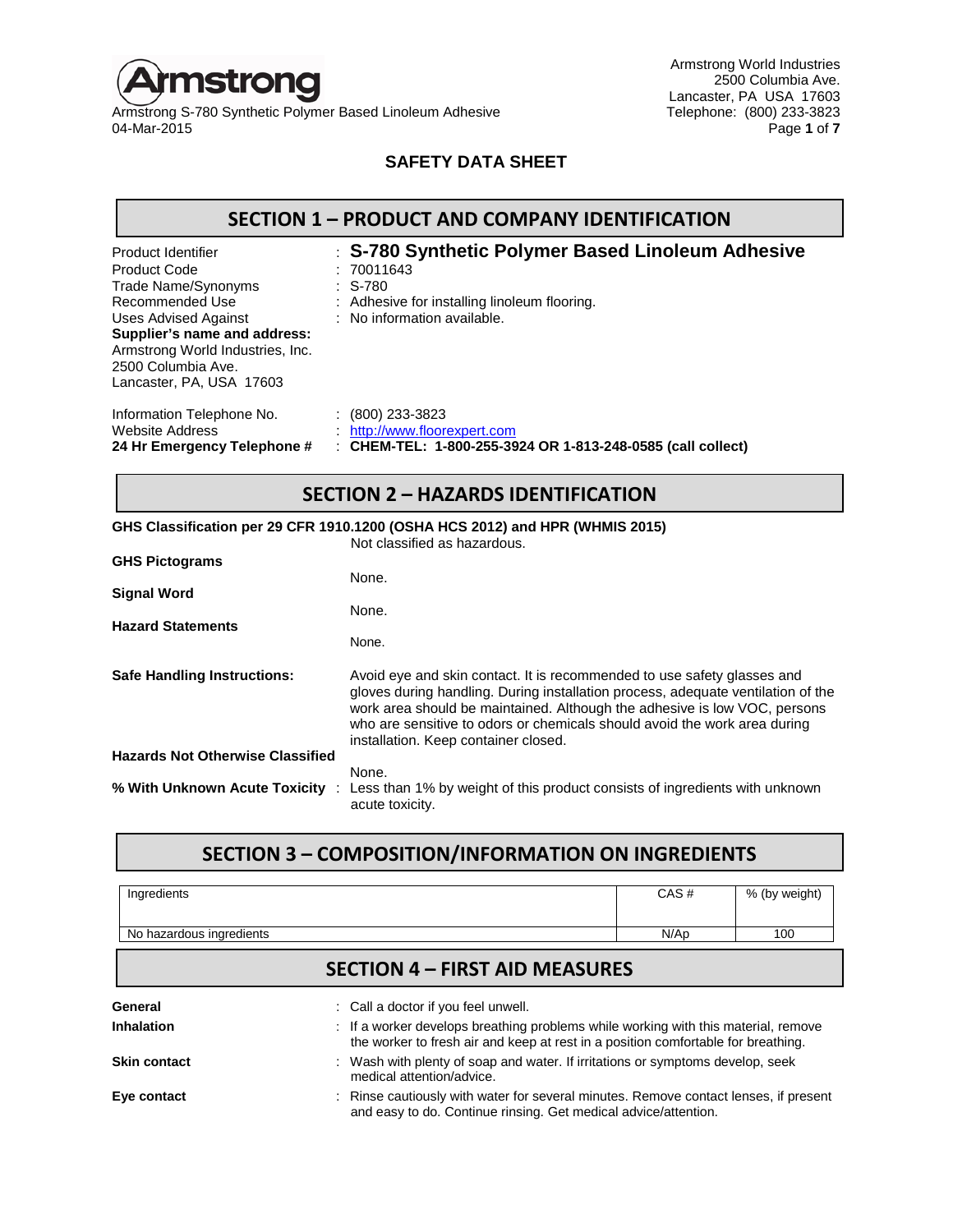

Armstrong S-780 Synthetic Polymer Based Linoleum Adhesive Telephone: (800) 233-3823 04-Mar-2015 Page **2** of **7**

Armstrong World Industries 2500 Columbia Ave. Lancaster, PA USA 17603<br>Telephone: (800) 233-3823

| Ingestion                                                               | Rinse mouth. Do NOT induce vomiting. Call a doctor/physician if you feel unwell.                                                                                                                                                                                                                                                                                                             |  |  |  |
|-------------------------------------------------------------------------|----------------------------------------------------------------------------------------------------------------------------------------------------------------------------------------------------------------------------------------------------------------------------------------------------------------------------------------------------------------------------------------------|--|--|--|
| <b>Notes for Physician</b>                                              | Treat symptomatically.                                                                                                                                                                                                                                                                                                                                                                       |  |  |  |
| Signs and symptoms of short-term (acute) exposure                       |                                                                                                                                                                                                                                                                                                                                                                                              |  |  |  |
| Inhalation                                                              | None known.                                                                                                                                                                                                                                                                                                                                                                                  |  |  |  |
| <b>Skin</b>                                                             | Symptoms may include mild redness or itching.                                                                                                                                                                                                                                                                                                                                                |  |  |  |
| Eyes                                                                    | Symptoms may include mild redness, itching, or pain.                                                                                                                                                                                                                                                                                                                                         |  |  |  |
| Ingestion                                                               | None known.                                                                                                                                                                                                                                                                                                                                                                                  |  |  |  |
| Effects of long-term (chronic) exposure                                 |                                                                                                                                                                                                                                                                                                                                                                                              |  |  |  |
|                                                                         | : None known.                                                                                                                                                                                                                                                                                                                                                                                |  |  |  |
| Indication of need for immediate medical attention or special treatment |                                                                                                                                                                                                                                                                                                                                                                                              |  |  |  |
|                                                                         | Difficulty breathing persists after removing the person to fresh air.                                                                                                                                                                                                                                                                                                                        |  |  |  |
|                                                                         | Any exposure to the eye which causes irritation.                                                                                                                                                                                                                                                                                                                                             |  |  |  |
|                                                                         | <b>SECTION 5 - FIRE FIGHTING MEASURES</b>                                                                                                                                                                                                                                                                                                                                                    |  |  |  |
|                                                                         |                                                                                                                                                                                                                                                                                                                                                                                              |  |  |  |
| Suitable extinguishing media                                            | Carbon dioxide, dry chemical powder, alcohol foam or water spray.                                                                                                                                                                                                                                                                                                                            |  |  |  |
| Unsuitable extinguishing media                                          | : Water jet may spread the burning material.                                                                                                                                                                                                                                                                                                                                                 |  |  |  |
| <b>Hazardous combustion products</b>                                    | Carbon dioxide; Carbon monoxide; Acrylic monomer.; Ammonia; Nitrogen oxides<br>as well as other toxic vapors and gases which are common to thermal degradation<br>of organic compounds.                                                                                                                                                                                                      |  |  |  |
| Special fire-fighting procedures/equipment                              |                                                                                                                                                                                                                                                                                                                                                                                              |  |  |  |
|                                                                         | Firefighters should wear proper protective equipment and self-contained breathing<br>apparatus with full face piece operated in positive pressure mode. Move containers<br>from fire area if safe to do so. Water spray may be useful in cooling equipment<br>exposed to heat and flame. After fires have been extinguished, carefully clean all<br>equipment and surfaces exposed to fumes. |  |  |  |
| <b>Environmental precautions</b>                                        | : Do not allow material to enter drains or contaminate ground water system.                                                                                                                                                                                                                                                                                                                  |  |  |  |
| Fire hazards/conditions of flammability                                 |                                                                                                                                                                                                                                                                                                                                                                                              |  |  |  |
|                                                                         |                                                                                                                                                                                                                                                                                                                                                                                              |  |  |  |

#### **Flammability classification (OSHA 29 CFR 1910.1200, WHMIS 2015)**

|             |  | : Not flammable.                                                       |  |  |
|-------------|--|------------------------------------------------------------------------|--|--|
| NFPA Rating |  | $: 0$ - Minimal $1 -$ Slight $2 -$ Moderate $3 -$ Serious $4 -$ Severe |  |  |
|             |  | Flammability 1 Instability 0 Special Hazards:<br>Health: 1<br>None     |  |  |
|             |  |                                                                        |  |  |

# **SECTION 6 – ACCIDENTAL RELEASE MEASURES**

| <b>Personal precautions</b>                           | : Restrict access to area until completion of clean-up. All persons dealing with<br>clean-up should wear the appropriate chemically protective equipment.                                                                                                                                                                                           |
|-------------------------------------------------------|-----------------------------------------------------------------------------------------------------------------------------------------------------------------------------------------------------------------------------------------------------------------------------------------------------------------------------------------------------|
| <b>Protective equipment</b>                           | : Refer to Section 8 on this Safety Data Sheet, EXPOSURE CONTROLS /<br>PERSONAL PROTECTION, for additional information on acceptable personal<br>protective equipment.                                                                                                                                                                              |
| <b>Emergency Procedures</b>                           | : If a spill/release in excess of the EPA reportable quantity is made into the<br>environment, immediately notify the national response center in the United States<br>(phone: 1-800-424-8002).                                                                                                                                                     |
|                                                       | US CERCLA Reportable quantity (RQ): None reported.                                                                                                                                                                                                                                                                                                  |
| Methods and materials for containment and cleaning up |                                                                                                                                                                                                                                                                                                                                                     |
|                                                       | : Ventilate area of release. Stop spill or leak at source if safely possible. Contain<br>product with inert absorbent material, preventing it from entering sewer lines or<br>waterways. Gather up spilled material and place in suitable container for later<br>disposal (see Section 13). Residual of product, while still wet, can be cleaned up |

with warm soapy water. Notify the appropriate authorities as required.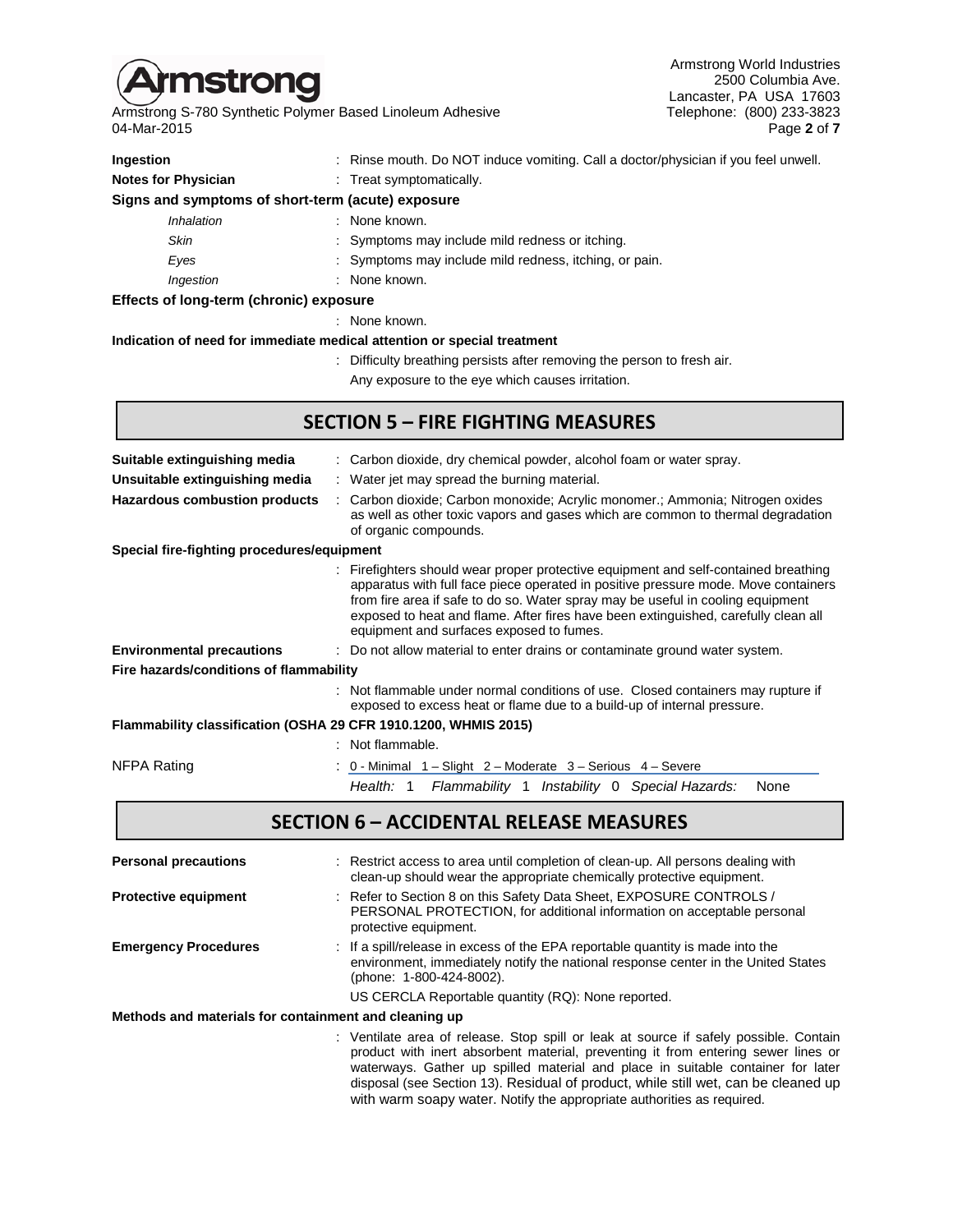mstrong

 $\overline{\phantom{0}}$ 

Armstrong S-780 Synthetic Polymer Based Linoleum Adhesive Telephone: (800) 233-3823 04-Mar-2015 Page **3** of **7**

Armstrong World Industries 2500 Columbia Ave. Lancaster, PA USA 17603<br>Telephone: (800) 233-3823

| Safe handling procedures                                        | Mear suitable protective equipment during bandling (See Section 8) Observe                                                         |
|-----------------------------------------------------------------|------------------------------------------------------------------------------------------------------------------------------------|
|                                                                 | <b>SECTION 7 - HANDLING AND STORAGE</b>                                                                                            |
| Reference to other sections                                     | : See Section 14 for disposal information.                                                                                         |
| <b>Prohibited materials</b><br><b>Environmental precautions</b> | : None known.<br>: Do not allow product to enter drains or waterways. Do not allow material to<br>contaminate ground water system. |
|                                                                 |                                                                                                                                    |

| Sare nandling procedures    | Wear suitable protective equipment during handling. (See Section 6.) Observer<br>good hygiene standards. Use only with adequate ventilation. Wash thoroughly after<br>handling. Avoid contact with eyes, skin, or clothing. Sanding and grinding dusts<br>may be harmful if inhaled. When removing this product from existing flooring (i.e.<br>during a renovation), wear safety goggles and respiratory protection from dust due<br>to blasting, chipping, or mechanically pulverizing. Keep container tightly closed. |
|-----------------------------|--------------------------------------------------------------------------------------------------------------------------------------------------------------------------------------------------------------------------------------------------------------------------------------------------------------------------------------------------------------------------------------------------------------------------------------------------------------------------------------------------------------------------|
| <b>Storage requirements</b> | : Store in a cool, dry, well-ventilated area. Store away from heat and open flame.<br>Avoid storing in direct sunlight. Store in original container. Keep tightly closed when<br>not in use. Do not reuse empty container without commercial cleaning or<br>reconditioning.                                                                                                                                                                                                                                              |
| Incompatible materials      | $\therefore$ See Section 10.                                                                                                                                                                                                                                                                                                                                                                                                                                                                                             |
| Special packaging materials | Always keep in containers made of the same materials as the supply container.                                                                                                                                                                                                                                                                                                                                                                                                                                            |

# **SECTION 8 – EXPOSURE CONTROLS AND PERSONAL PROTECTION**

| <b>Permissible Exposure Limits</b>   | No exposure limits have been established for the product itself. Below are exposure<br>limits for the components in the product.                                                                                                                                       |                                                                                                                                  |                  |             |                 |                                                                                                                                                                           |
|--------------------------------------|------------------------------------------------------------------------------------------------------------------------------------------------------------------------------------------------------------------------------------------------------------------------|----------------------------------------------------------------------------------------------------------------------------------|------------------|-------------|-----------------|---------------------------------------------------------------------------------------------------------------------------------------------------------------------------|
| Ingredients                          |                                                                                                                                                                                                                                                                        | CAS#                                                                                                                             | <b>ACGIH TLV</b> |             | <b>OSHA PEL</b> |                                                                                                                                                                           |
|                                      |                                                                                                                                                                                                                                                                        |                                                                                                                                  | <b>TWA</b>       | <b>STEL</b> | PEL             | <b>STEL</b>                                                                                                                                                               |
| No hazardous ingredients             |                                                                                                                                                                                                                                                                        | N/Ap                                                                                                                             | N/Ap             | N/Ap        | $N$ /Ap         | N/Ap                                                                                                                                                                      |
| <b>Engineering Controls</b>          | : Use general or local exhaust ventilation to maintain air concentrations below<br>recommended exposure limits. Ventilation should effectively remove and prevent<br>buildup of any vapor generated from the handling of this product.                                 |                                                                                                                                  |                  |             |                 |                                                                                                                                                                           |
| <b>Personal Protection Equipment</b> |                                                                                                                                                                                                                                                                        |                                                                                                                                  |                  |             |                 |                                                                                                                                                                           |
| Eye / face protection                |                                                                                                                                                                                                                                                                        | : Chemical goggles or safety glasses, as appropriate for the job.                                                                |                  |             |                 |                                                                                                                                                                           |
| <b>Skin protection</b>               | : Wear gloves which are impervious to the material. Materials such as nitrile rubber<br>or Viton (fluorocarbon rubber) are recommended.                                                                                                                                |                                                                                                                                  |                  |             |                 |                                                                                                                                                                           |
| <b>Body protection</b>               | : Where extensive exposure to product is possible, use resistant coveralls, apron and<br>boots to prevent contact.                                                                                                                                                     |                                                                                                                                  |                  |             |                 |                                                                                                                                                                           |
| <b>Respiratory protection</b>        | : Under normal conditions of use with adequate ventilation, respiratory protection<br>should not be necessary. If work process generates excessive quantities of vapor<br>or dust, or exposures in excess of any PEL, wear an appropriate organic vapor<br>respirator. |                                                                                                                                  |                  |             |                 |                                                                                                                                                                           |
| Site safety equipment                | working area.                                                                                                                                                                                                                                                          | An eyewash station and safety shower should be made available in the immediate                                                   |                  |             |                 |                                                                                                                                                                           |
| General hygiene considerations       |                                                                                                                                                                                                                                                                        | drink or smoke when using this product. Upon completion of work, wash hands<br>equipment and clothing at end of each work shift. |                  |             |                 | Avoid contact with eyes, skin and clothing. Avoid breathing vapors/dust. Do not eat,<br>thoroughly. Remove soiled clothing and wash it thoroughly before reuse. Clean all |

| <b>SECTION 9 - PHYSICAL AND CHEMICAL PROPERTIES</b> |                                |                                       |                   |  |  |  |
|-----------------------------------------------------|--------------------------------|---------------------------------------|-------------------|--|--|--|
| <b>Physical state</b>                               | : Paste                        | Appearance                            | : Off-white paste |  |  |  |
| Odor                                                | : Very mild                    | Odor threshold                        | : N/Av            |  |  |  |
| рH                                                  | $\therefore$ 8.0 - 9.0         | <b>Specific gravity</b>               | : 1.46            |  |  |  |
| <b>Boiling point</b>                                | : $212^{\circ}F(100^{\circ}C)$ | Coefficient of water/oil distribution | : N/Av            |  |  |  |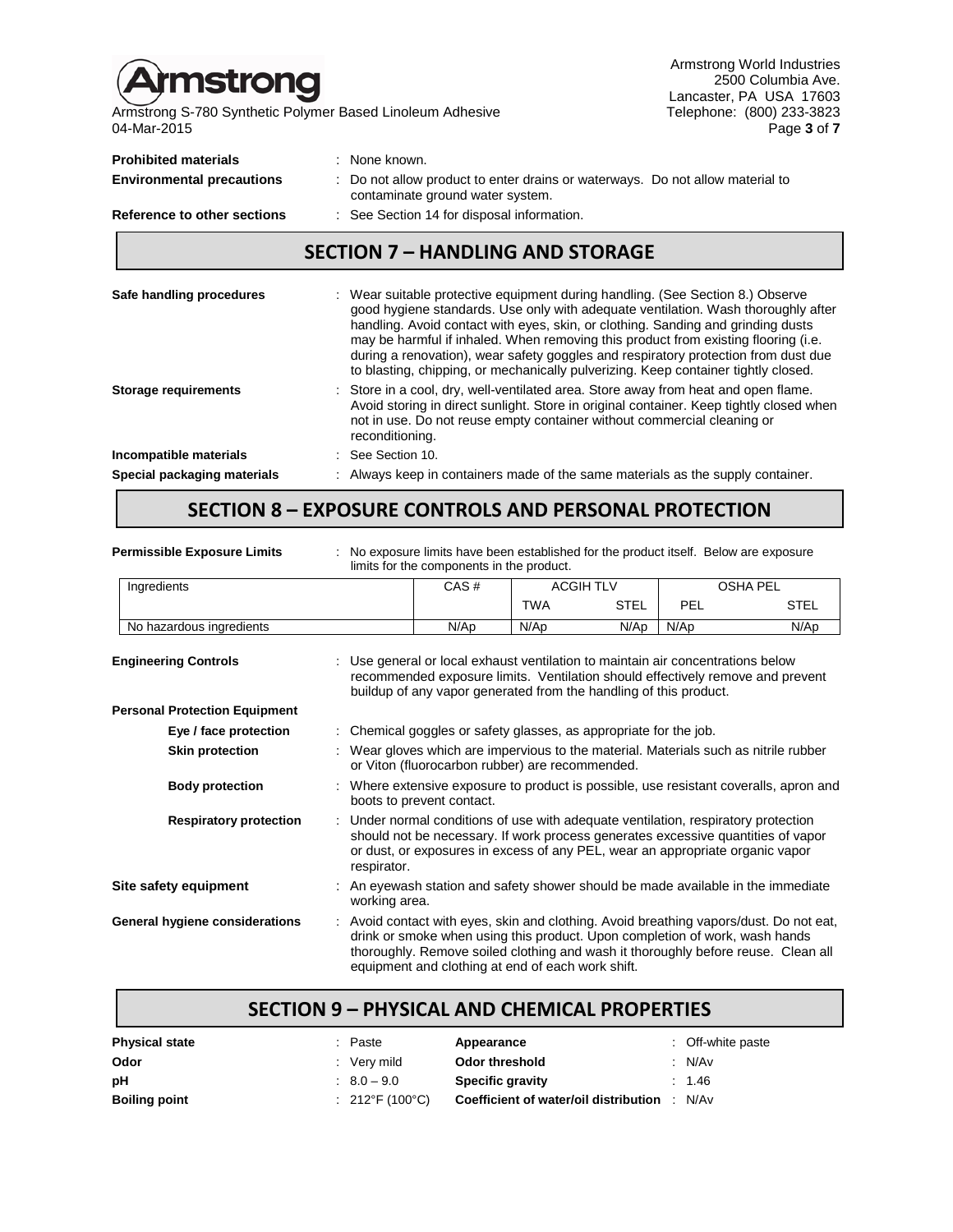# **strong**

Armstrong S-780 Synthetic Polymer Based Linoleum Adhesive<br>04-Mar-2015

Armstrong World Industries 2500 Columbia Ave. Lancaster, PA USA 17603<br>Telephone: (800) 233-3823 04-Mar-2015 Page **4** of **7**

| <b>Melting/Freezing point</b>        |        | : N/Av                     | Solubility in water                                                                     | : Miscible      |
|--------------------------------------|--------|----------------------------|-----------------------------------------------------------------------------------------|-----------------|
| Vapor pressure (mm Hg @ 20°C / 68°F) | $\sim$ | N/Av                       | Evaporation rate ( $n$ -Butyl acetate = 1)                                              | : N/Av          |
| Vapor density $(Air = 1)$            |        | : N/Av                     | Volatiles (% by weight)                                                                 | $: 20 - 25 \%$  |
| Volatile organic compounds (VOCs)    |        | $\div$ 5.1 g/L SCAQMD 1168 |                                                                                         |                 |
| <b>Particle size</b>                 |        | : N/Av                     | <b>Flammability classification</b>                                                      | : Not flammable |
| <b>Flash point</b>                   |        |                            | : $>93.3^{\circ}C$ ( $>200^{\circ}F$ ) Lower flammable limit (% by vol) : Not available |                 |
| Flash point method                   |        |                            | : Setaflash closed Upper flammable limit (% by vol)                                     | : Not available |
| <b>Auto-ignition temperature</b>     |        | : $N/Av$                   | <b>Decomposition temperature</b>                                                        | : Not available |
| <b>Viscosity</b>                     |        | : $N/Av$                   | <b>Oxidizing properties</b>                                                             | : Not available |
| _ _                                  |        |                            |                                                                                         |                 |

**Explosion data: Sensitivity to mechanical impact / static discharge**

**:** Not expected to be sensitive to mechanical impact or static discharge.

#### **SECTION 10 – REACTIVITY AND STABILITY INFORMATION**

| Reactivity                             |  | : Not reactive.                                                            |  |
|----------------------------------------|--|----------------------------------------------------------------------------|--|
| <b>Stability</b>                       |  | : Stable under the recommended storage and handling conditions prescribed. |  |
| <b>Hazardous reactions</b>             |  | : Hazardous polymerization does not occur.                                 |  |
| <b>Conditions to avoid</b>             |  | $\therefore$ Extreme heat.                                                 |  |
| Materials to avoid and incompatability |  |                                                                            |  |
|                                        |  | : Strong oxidizing agents.                                                 |  |

**Hazardous decomposition products**

: None known, refer to hazardous combustion products in Section 5.

**SECTION 11 – TOXICOLOGICAL INFORMATION**

| SECTION 11 - TOXICOLOGICAL INFORMATION                                                                                             |                                                                               |                                                            |  |                                   |  |  |
|------------------------------------------------------------------------------------------------------------------------------------|-------------------------------------------------------------------------------|------------------------------------------------------------|--|-----------------------------------|--|--|
| <b>Routes of exposure</b>                                                                                                          | : Inhalation: YES                                                             | Skin Absorption: NO                                        |  | Skin and Eyes: Yes Ingestion: YES |  |  |
| Symptoms of exposure                                                                                                               | : See Section 4.                                                              |                                                            |  |                                   |  |  |
| <b>Calculated Acute Toxicity Estimates for the Product</b>                                                                         |                                                                               |                                                            |  |                                   |  |  |
| <i><b>Inhalation</b></i>                                                                                                           | $\therefore$ > 30 mg/L                                                        |                                                            |  |                                   |  |  |
| Oral                                                                                                                               | $: > 3000$ mg/kg                                                              |                                                            |  |                                   |  |  |
| Dermal                                                                                                                             | $: > 3000 \text{ mg/kg}$                                                      |                                                            |  |                                   |  |  |
| <b>Toxicological data</b>                                                                                                          |                                                                               | : See below for individual ingredient acute toxicity data. |  |                                   |  |  |
|                                                                                                                                    | LC50 (4 hr)                                                                   | LD50                                                       |  |                                   |  |  |
| Ingredients                                                                                                                        | Inhalation, rat                                                               | Oral, rat                                                  |  | Dermal, rabbit                    |  |  |
| No hazardous ingredients.                                                                                                          | N/Av                                                                          | N/Av                                                       |  | N/Av                              |  |  |
| Skin corrosion or irritation<br>Serious eye damage / eye irritation<br>Respiratory or skin sensitization<br>Germ cell mutagenicity | : May cause mild irritation to skin.<br>: None known.<br>: None known.        | : May cause mild, temporary irritation to eyes.            |  |                                   |  |  |
| <b>Carcinogenic status</b>                                                                                                         | : No components are classified as carcinogenic by IARC, ACGIH, NTP, and OSHA. |                                                            |  |                                   |  |  |

**Specific Target Organ Toxicity, Single Exposure** : None known.

**Reproductive toxicity** : None known.

**Specific Target Organ Toxicity, Repeated Exposure**

| : None known. |
|---------------|
| : None known. |
| : N/Av        |
|               |

## **SECTION 12 – ECOLOGICAL INFORMATION**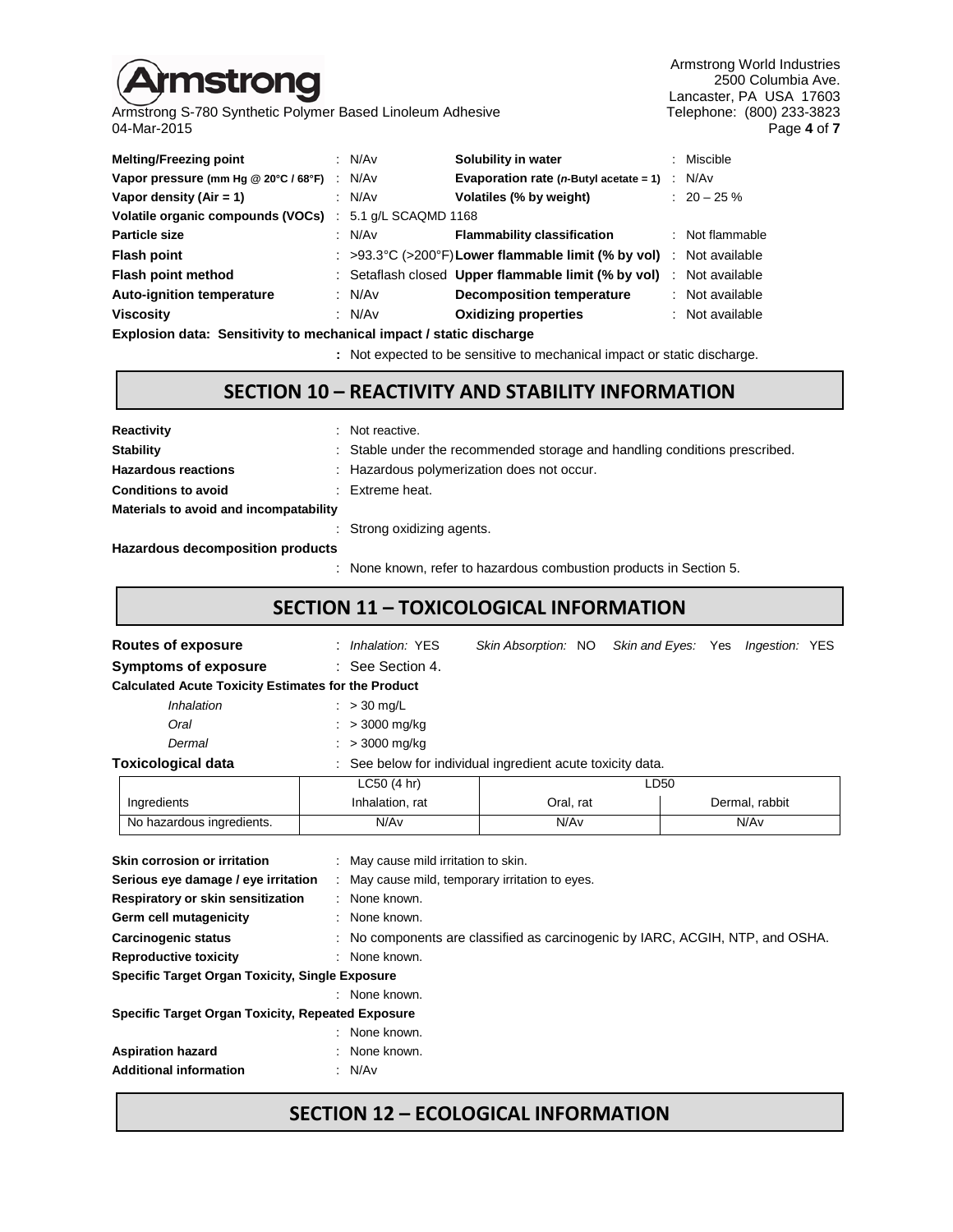

Armstrong S-780 Synthetic Polymer Based Linoleum Adhesive Telephone: (800) 233-3823<br>1 Page 5 of 7 04-Mar-2015 Page **5** of **7**

Armstrong World Industries 2500 Columbia Ave. Lancaster, PA USA 17603<br>Telephone: (800) 233-3823

| <b>Environmental effects</b>                        | : The product should not be allowed to enter drains or water courses, or be<br>deposited where it can affect ground or surface waters. |
|-----------------------------------------------------|----------------------------------------------------------------------------------------------------------------------------------------|
| <b>Ecotoxicity</b>                                  | : No data available.                                                                                                                   |
| <b>Biodegradability</b>                             | : No data available.                                                                                                                   |
| <b>Bioaccumulative potential</b>                    | : No data available.                                                                                                                   |
| Mobility in soil                                    | : No data available.                                                                                                                   |
| <b>PBT and vPvB assessment</b> : No data available. |                                                                                                                                        |
| Other adverse effects                               | $\therefore$ No data available.                                                                                                        |

### **SECTION 13 – DISPOSAL CONSIDERATION**

| <b>Handling for disposal</b> | : Handle waste according to recommendations in Section 7.                                                                                                                                                                                                                                                                                                                                        |
|------------------------------|--------------------------------------------------------------------------------------------------------------------------------------------------------------------------------------------------------------------------------------------------------------------------------------------------------------------------------------------------------------------------------------------------|
| <b>Methods of disposal</b>   | : You must test your waste using methods described in 40 CFR Part 261 to<br>determine if it meets applicable definitions of hazardous wastes. Dispose in<br>accordance with all applicable federal, state, provincial and local regulations.<br>Contact your local, state, provincial or federal environmental agency for specific<br>rules.                                                     |
| Packaging                    | : Handle contaminated packaging in the same manner as the product.                                                                                                                                                                                                                                                                                                                               |
| <b>RCRA</b>                  | : If this product, as supplied, becomes a waste in the United States, it may meet the<br>criteria of a hazardous waste as defined under RCRA, Title 40 CFR 261. It is the<br>responsibility of the waste generator to determine the proper waste identification<br>and disposal method. For disposal of unused or waste material, check with local,<br>state and federal environmental agencies. |

## **SECTION 14 – TRANSPORTATION INFORMATION**

| Regulatory<br><b>Information</b>               | UN<br><b>Number</b> | <b>Shipping Name</b>                                                    | Class       | Packing<br>Group | Label       |
|------------------------------------------------|---------------------|-------------------------------------------------------------------------|-------------|------------------|-------------|
| <b>TDG</b>                                     | <b>None</b>         | This product is not regulated according to Canadian<br>TDG regulations. | <b>None</b> | <b>None</b>      | <b>None</b> |
| <b>TDG</b><br>Additional<br><b>Information</b> | <b>None</b>         |                                                                         |             |                  |             |
| <b>49 CFR/DOT</b>                              | <b>None</b>         | This product is not regulated according to US DOT<br>regulations.       | <b>None</b> | <b>None</b>      | <b>None</b> |
| <b>49 CFR/DOT</b><br>Additional<br>Information | <b>None</b>         |                                                                         |             |                  |             |

## **SECTION 15 – REGULATORY INFORMATION**

#### **Canadian Information:**

This product has been classified according to the hazard criteria of the Hazardous Products Regulations (HPR). This SDS contains all of the information required by the HPR.

Canadian Environmental Protection Act (CEPA) information: All ingredients listed appear on either the Domestic Substances List (DSL) or the Non- Domestic Substances List (NDSL).

#### **US Federal Information:**

TSCA: All ingredients appear on the Toxic Substances Control Act (TSCA) inventory.

CERCLA Reportable Quantity (RQ) (40 CFR 117.302): None reported.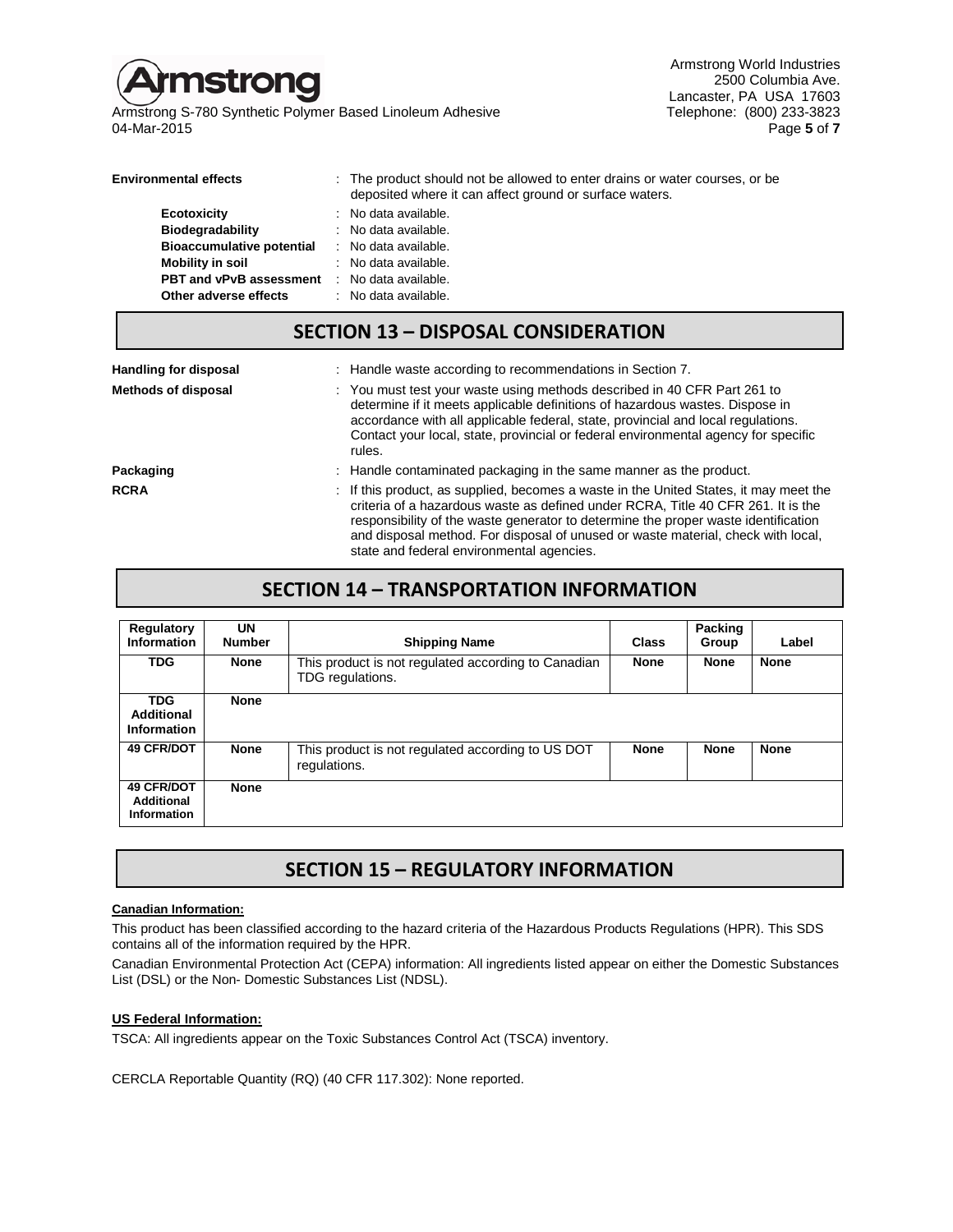

Armstrong S-780 Synthetic Polymer Based Linoleum Adhesive Telephone: (800) 233-3823<br>04-Mar-2015 Page 6 of 7 04-Mar-2015 Page **6** of **7**

Armstrong World Industries 2500 Columbia Ave. Lancaster, PA USA 17603<br>Telephone: (800) 233-3823

SARA TITLE III: Sec. 302, Extremely Hazardous Substances, 40 CFR 355: No Extremely Hazardous Substances are present in this material.

SARA TITLE III: Sec. 311 and 312, SDS Requirements, 40 CFR 370 Hazard Classes: Not Hazardous.

SARA TITLE III: Sec. 313, Toxic Chemicals Notification, 40 CFR 372: This product is not subject to SARA notification requirements, since it does not contain any Toxic Chemical constituents above *de minimus* concentrations.

#### **U.S. State Right To Know Laws**

California Proposition 65: This product does not contain any chemicals known to the State of California to cause cancer or reproductive harm.

Other State Right to Know Laws: Not applicable.

|                    | <b>SECTION 16 - OTHER INFORMATION</b>                                                                                                                                                                                                                                                                                                                                                                                                                                                                                                                                                                                                                                                                                                                                                                                                                                                                                                                                                                                                                                                                                                                       |
|--------------------|-------------------------------------------------------------------------------------------------------------------------------------------------------------------------------------------------------------------------------------------------------------------------------------------------------------------------------------------------------------------------------------------------------------------------------------------------------------------------------------------------------------------------------------------------------------------------------------------------------------------------------------------------------------------------------------------------------------------------------------------------------------------------------------------------------------------------------------------------------------------------------------------------------------------------------------------------------------------------------------------------------------------------------------------------------------------------------------------------------------------------------------------------------------|
| <b>HMIS Rating</b> | : * - Chronic Hazard 0 - Minimal 1 – Slight 2 – Moderate 3 – Serious 4 – Severe<br>Flammability 1 Physical Hazard: 0 PPE: Gloves, safety glasses<br>Health: 1                                                                                                                                                                                                                                                                                                                                                                                                                                                                                                                                                                                                                                                                                                                                                                                                                                                                                                                                                                                               |
| Legend             | : ACGIH: American Conference of Governmental Industrial Hygienists<br><b>CAS: Chemical Abstract Services</b><br>CERCLA: Comprehensive Environmental Response, Compensation, and Liability<br>Act of 1980<br>CFR: Code of Federal Regulations<br>DOT: Department of Transportation<br>DSL: Domestic Substances List<br>EPA: Environmental Protection Agency<br>GHS: Globally Harmonized System<br><b>HPR: Hazardous Products Regulations</b><br>IARC: International Agency for Research on Cancer<br>Inh: Inhalation<br>N/Av: Not Available<br>N/Ap: Not Applicable<br>NIOSH: National Institute of Occupational Safety and Health<br>NTP: National Toxicology Program<br>OSHA: Occupational Safety and Health Administration<br>PEL: Permissible exposure limit<br><b>RCRA: Resource Conservation and Recovery Act</b><br>SARA: Superfund Amendments and Reauthorization Act<br>STEL: Short Term Exposure Limit<br>TDG: Canadian Transportation of Dangerous Goods Act & Regulations<br>TLV: Threshold Limit Values<br><b>TSCA: Toxic Substance Control Act</b><br>TWA: Time Weighted Average<br>WHMIS: Workplace Hazardous Materials Identification System |

#### **Disclaimer of Liability**

The Information presented herein is supplied as a guide to those who handle or use this product and has been prepared in good faith by technically knowledgeable personnel. It is not intended to be all-inclusive. The manner and conditions of use and handling may involve other and additional considerations. Safe work practices must be employed when working with any materials. It is important that the end user makes a determination regarding the adequacy of the safety procedures employed during the use of this product.

No warranty of any kind is given or implied. Armstrong World Industries, Inc. will not be liable for any damages, losses, injuries or consequential damages which may result from the use or reliance on any information contained herein.

#### **Prepared By:**

Armstrong World Industries, Inc. 2500 Columbia Ave. Lancaster, PA, USA 17603

(800) 233-3823 Visit our Website: http://www.floorexpert.com